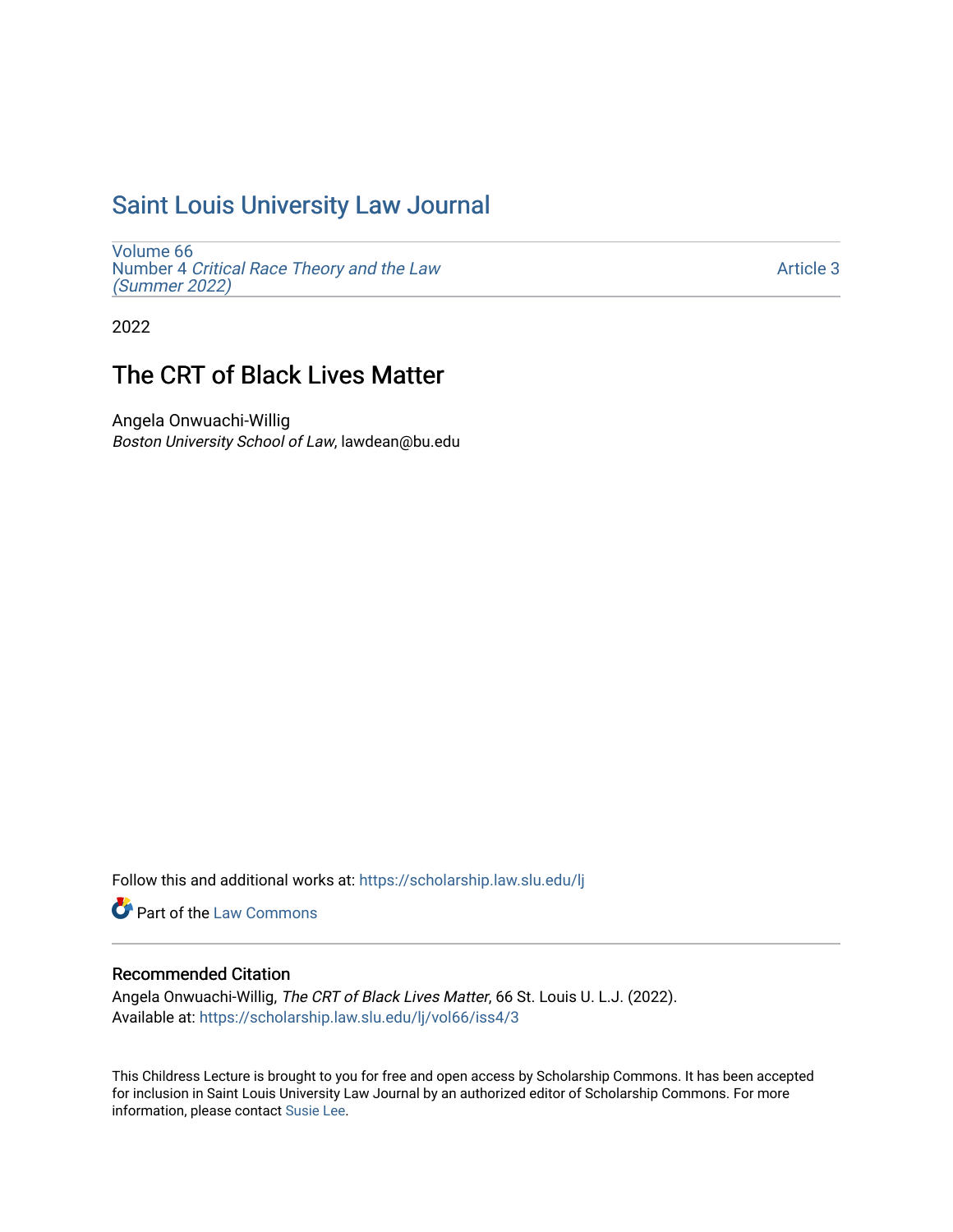## ANGELA ONWUACHI-WILLIG[\\*](#page-1-0)

## ABSTRACT

*Critical Race Theory ("CRT"), or at least its principles, stands at the core of most prominent social movements of today—from the resurgence of the #MeToo Movement, which was founded by a Black woman, Tarana Burke, to the Black Lives Matter Movement, which was founded by three Black women: Opal Tometi, Alicia Garza, and Patrisse Cullors. In fact, Critical Race Theorists have long defined CRT itself as a movement, one that has not only provided theoretical interventions regarding the relationship between race, racism, power, and the law, but that has also encouraged and, in fact, inspired and guided social movements. This Essay, adapted from the Richard J. Childress* 

<span id="page-1-0"></span><sup>\*</sup> Dean and Ryan Roth Gallo & Ernest J. Gallo Professor of Law, Boston University School of Law. Thanks very much to Provost Jean Morrison for her research support. I give special thanks to my husband, Jacob Willig-Onwuachi, and our children, Elijah, Bethany, and Solomon, for their constant love and support.

I also want to express gratitude to Dean Bill Johnson, Professor Chad Flanders, Jenna Koleson, and Dylan Ashdown for the invitation to give the Richard J. Childress Memorial Lecture. Dean Childress's reputation as an agent of positive social change makes this invitation an immense point of pride and distinction for me. *See* Malcolm J. Harkins III, Foreword, *Why "The Childress Lecture"?*, 53 ST. LOUIS L.J. 961 (2008) (noting that Dean Childress was a public advocate for fair housing, equal employment rights, equal access to places of public accommodation, and criminal justice, and that Dean Childress was the dean who transformed Saint Louis University School of Law by greatly increasing the percentage of women students and students of color).

From afar, I have watched Dean Bill Johnson follow in Dean Childress's very big footsteps with great admiration. Like Dean Childress, Dean Johnson exhibits a commitment to social justice and racial justice. In fact, when Dean Johnson wrote to extend this invitation to me, he explained, "The topic this year will be 'Critical Race Theory and the Law,' in part to shine a spotlight on the importance and value of CRT as it has come under attack, even as we approach nearly 50 years since Derrick Bell's seminal text *Race, Racism and American Law* was first published." As I stated during the Lecture, the decision to make Critical Race Theory the topic is one that should be applauded. At a time when a full-scale attack has been launched against Critical Race Theory, to undermine and discredit the field as divisive and as "beyond all reason," the decision to identify Critical Race Theory as this year's Childress Lecture topic merits our respect and appreciation. BENNETT CAPERS ET AL., CRITICAL RACE JUDGMENTS: REWRITTEN U.S. COURT OPINIONS ON RACE AND THE LAW 1 (Cambridge University Press 2022). The decision was a courageous move for a law dean, and law students, in a time when simply talking about race or educating students about our nation's true racial history is seen by certain individuals as "un-American."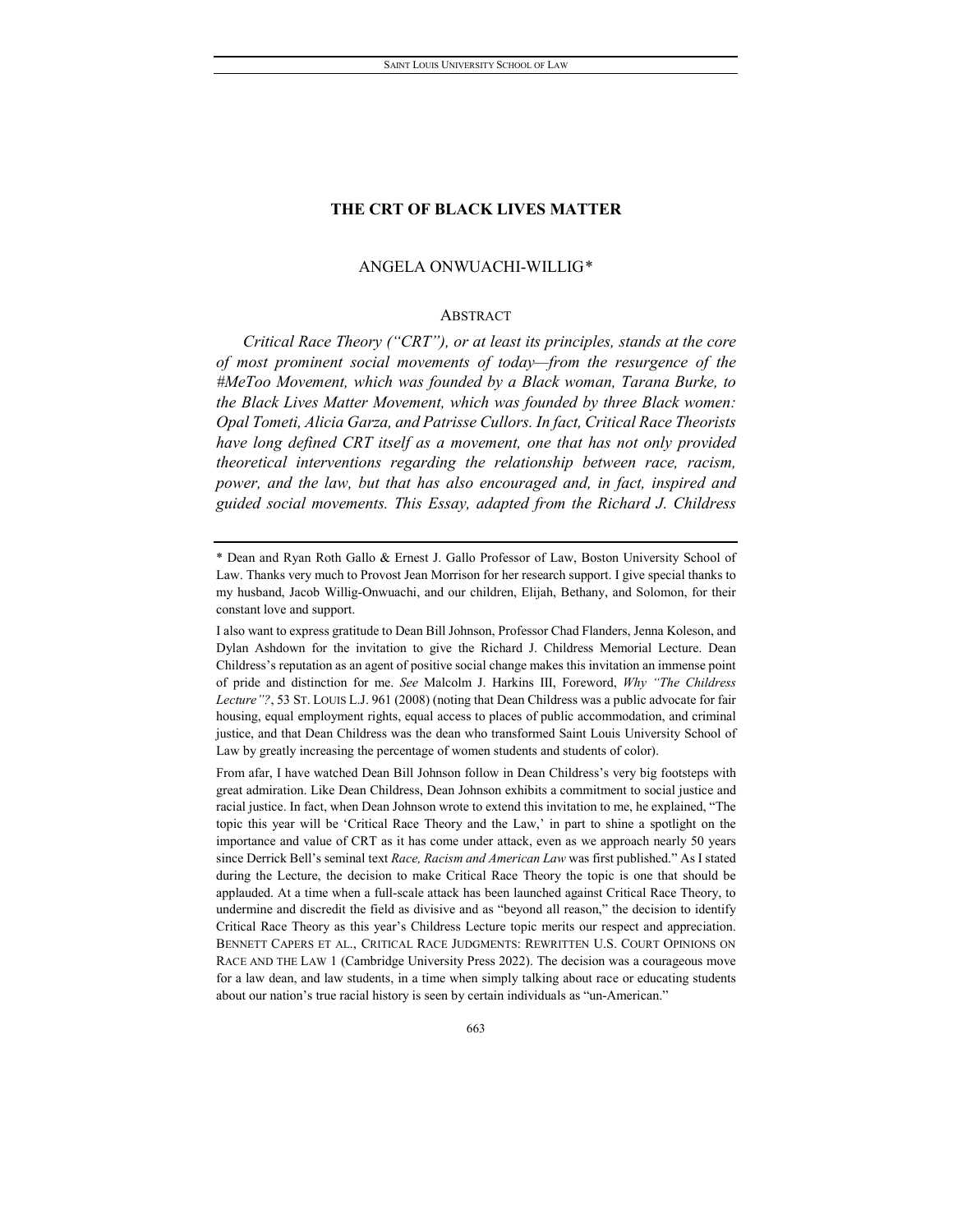*Lecture in October of 2021, highlights how CRT is interwoven throughout the thinking and actions of the Black Lives Matter Movement.*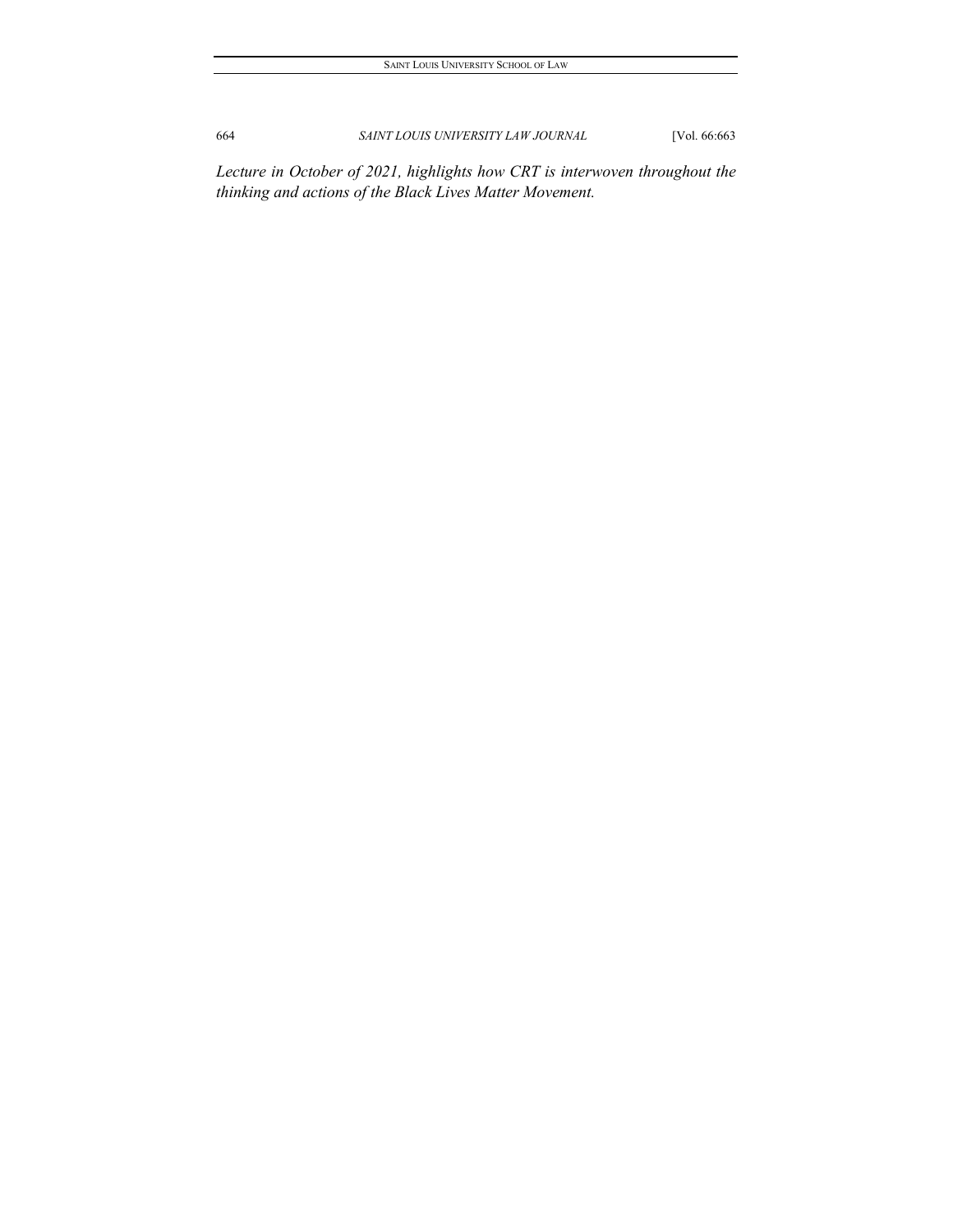## <span id="page-3-2"></span>**INTRODUCTION**

Contrary to many critics of Critical Race Theory ("CRT") who have argued against the field's practical impact, $<sup>1</sup>$  $<sup>1</sup>$  $<sup>1</sup>$  CRT has, since its founding, shaped both</sup> legal and social policy as well as social movements.<sup>[2](#page-3-1)</sup> Indeed, CRT, or at least its principles, stands at the core of most prominent social movements of today from the resurgence of the #MeToo Movement, which was founded by a Black

<span id="page-3-0"></span><sup>1</sup>*. See, e.g.,* Douglas E. Litowitz, *Some Critical Thoughts on Critical Race Theory*, 72 NOTRE DAME L. REV. 503, 520–23 (1997) (explaining why storytelling must shift to implementing solutions). One exception is former President Donald Trump, who prohibited any and all workplace trainings grounded in CRT because of what he perceived as CRT's harmful impact. *See* Cady Land, *President Trump Has Attacked Critical Race Theory. Here's What to Know About the Intellectual Movement*, TIME (Sept. 29, 2020, 10:53 PM EDT), https://time.com/5891138/critical-race-theoryexplained/ [https://perma.cc/2A3R-WHH5]. Explaining his actions, Donald Trump proclaimed, "I ended it because it's racist. I ended it because a lot of people were complaining that they were asked to do things that were absolutely insane, that it was a radical revolution that was taking place in our military, in our schools, all over the place . . . We were paying people hundreds of thousands of dollars to teach very bad ideas and frankly, very sick ideas. And really, they were teaching people to hate our country, and I'm not going to allow that to happen." *Id.* Of course, Donald Trump's actions were not grounded in any knowledge about what CRT actually is; thus, they ended up affecting programs that were not at all connected to the field.

<span id="page-3-1"></span><sup>2.</sup> Derrick A. Bell, *Who's Afraid of Critical Race Theory?*, 1995 U. ILL. L. REV. 893, 906– 07 ("[C]ritical race theory writing embraces an experientially grounded, oppositionally expressed, and transformatively aspirational concern with race and other socially constructed hierarchies. Indeed, even a critical race theory critic finds that the 'clearest unifying theme' of the writing is 'a call for a change of perspective, specifically, a demand that racial problems be viewed from the perspective of minority groups, rather than a white perspective.'") (quoting Daniel A. Farber, *The Outmoded Debate Over Affirmative Action*, 82 CAL. L. REV. 893, 904 (1994)); *see also What is Critical Race Theory?*, UCLA SCH. PUB. AFFS., CRITICAL RACE STUD., https://spacrs.wordpress .com/what-is-critical-race-theory [https://perma.cc/N6V5-CRK4 ] (last visited Feb. 7, 2022).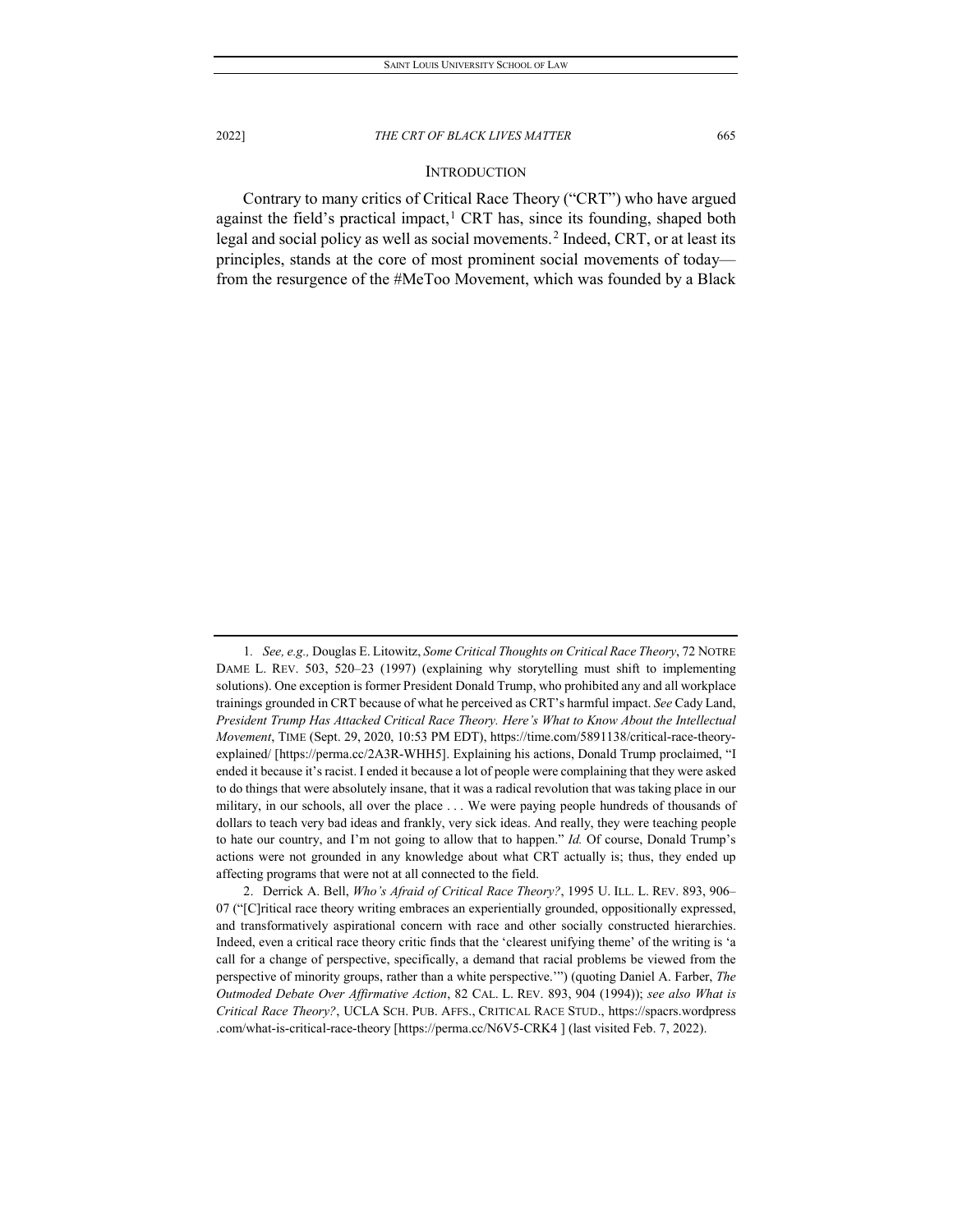<span id="page-4-3"></span>woman,<sup>[3](#page-4-0)</sup> Tarana Burke,<sup>[4](#page-4-1)</sup> to the Black Lives Matter Movement, which was founded by three Black women: Opal Tometi, Alicia Garza, and Patrisse Cullors.[5](#page-4-2) In fact, Critical Race Theorists have long defined CRT itself as a movement, one that has not only provided theoretical interventions regarding the relationship between race, racism, power, and the law, but that has also

<span id="page-4-1"></span>4*. See* Angela Onwuachi-Willig, *What About #UsToo?: The Invisibility of Race in the #MeToo Movement*, 128 YALE L.J. FORUM 105, 106–07 (2018), https://www.yalelawjournal.org /forum/what-about-ustoo [https://perma.cc/CR27-YCP3] (noting that Tarana Burke coined the phrase "me too" ten years before Alyssa Milano made it famous in a tweet on October 15, 2017); *see also* Sandra E. Garcia, *The Woman Who Created #MeToo Long Before Hashtags*, N.Y. TIMES (Oct. 20, 2017), https://www.nytimes.com/2017/10/20/us/me-too-movement-tarana-burke.html [https://perma.cc/VM6A-WGVY] (asserting that the #MeToo Movement began to gain widespread media attention in October 2017 after journalists broke the story about Harvey Weinstein's sexual harassment of women, but that Tarana Burke, a Black woman who founded Just Be Inc., a nonprofit organization that helps victims of sexual harassment and assault, actually started the #MeToo Movement in 2007).

<span id="page-4-2"></span>5*. See* Jennifer Chen, *Black Lives Matter Cofounder Patrisse Cullors: 'Social Justice Starts with Self-Care*,*'* SELF (Jan. 25, 2022), https://www.self.com/story/patrisse-cullors-interview-aboli tionists-handbook [https://perma.cc/HAE6-7R9T]; Sony Salzman, *From the Start, Black Lives Matter Has Been About LGBTQ Lives*, ABC NEWS (June 21, 2020, 5:23 AM), https://abcnews.go .com/US/start-black-lives-matter-lgbtq-lives/story?id=71320450 [https://perma.cc/RZX9-7HUV].

<span id="page-4-0"></span><sup>3.</sup> Throughout this Essay, I capitalize the words "Black" or "Blacks" when referring to people of African descent, both individually and collectively. Professor Kimberlé Crenshaw, one of the founders of Critical Race Theory, has explained that "Black" deserves capitalization because "Blacks, like *A*sians [and] *L*atinos[] . . . constitute a specific cultural group and, as such, require denotation as a proper noun." Kimberlé Williams Crenshaw, *[Race, Reform, and Retrenchment:](http://web2.westlaw.com/find/default.wl?mt=208&db=3084&tc=-1&rp=%2ffind%2fdefault.wl&findtype=Y&ordoc=0353763287&serialnum=0102054495&vr=2.0&fn=_top&sv=Split&tf=-1&referencepositiontype=S&pbc=0E2F2739&referenceposition=1332&rs=WLW12.07)  [Transformation and Legitimation in Antidiscrimination Law](http://web2.westlaw.com/find/default.wl?mt=208&db=3084&tc=-1&rp=%2ffind%2fdefault.wl&findtype=Y&ordoc=0353763287&serialnum=0102054495&vr=2.0&fn=_top&sv=Split&tf=-1&referencepositiontype=S&pbc=0E2F2739&referenceposition=1332&rs=WLW12.07)*, 101 HARV. L. REV. 1331, 1332 n.2 [\(1988\)](http://web2.westlaw.com/find/default.wl?mt=208&db=3084&tc=-1&rp=%2ffind%2fdefault.wl&findtype=Y&ordoc=0353763287&serialnum=0102054495&vr=2.0&fn=_top&sv=Split&tf=-1&referencepositiontype=S&pbc=0E2F2739&referenceposition=1332&rs=WLW12.07) (citing Catharine A. MacKinnon, *Feminism, Marxism, Method, and State: An Agenda for Theory*, 7 SIGNS 515, 516 (1982)). "It follows then that 'I do not capitalize 'white,' which is not a proper noun, since whites do not constitute a specific cultural group." Jamila Jefferson-Jones*, "Driving While Black" as "Living While Black*,*"* 106 IOWA L. REV. 2281, 2282 n.1 (2021). For similar reasons, I follow the *Columbia Journalism Review*'s practice of also capitalizing "Black" when used as an adjective. *See* Mike Laws, *Why We Capitalize 'Black' (and Not 'White')*, COLUM. J. REV. (June 16, 2020), https://www.cjr.org/analysis/capital-b-black-styleguide.php (noting that the word "white" "carries a different set of meanings" and that "capitalizing the word in this contexts risks following the lead of white supremacists"). Additionally, here as elsewhere, I tend to use the term "Blacks," rather than the term "African Americans," because it is more inclusive. *See* Anthony V. Alfieri & Angela Onwuachi-Willig, *Next Generation Civil Rights Lawyers: Race and Representation in the Age of Identity Performance*, 122 YALE L.J. 1484, 1488 n.5 (2013) (reviewing KENNETH W. MACK, REPRESENTING THE RACE: THE CREATION OF THE CIVIL RIGHTS LAWYER & DEVON W. CARBADO (2012) & MITU GULATI, ACING WHITE? RETHINKING RACE IN PROST-RACIAL AMERICA (2013)). Additionally, "[i]t is more convenient to invoke the terminological differentiation between black and white than say, between *African-American* and *Northern European-American*, which would be necessary to maintain semantic symmetry between the two typologies." Alex M. Johnson, Jr., *Defending the Use of Quotas in Affirmative Action: Attacking Racism in the Nineties*, 1992 U. ILL. L. REV. 1043, 1044 n.4.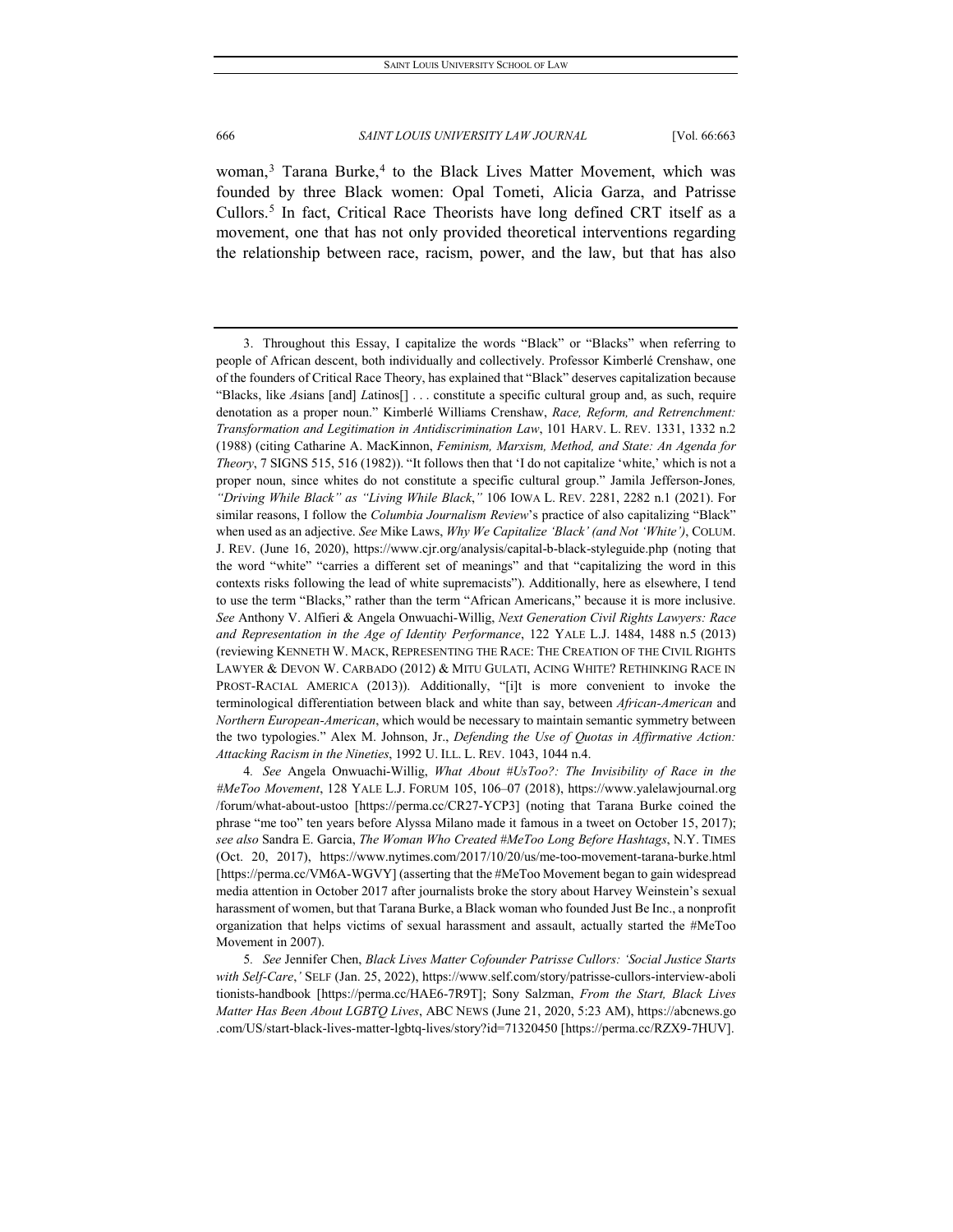inspired and guided positive social change.[6](#page-5-0) This short Essay, adapted from the Richard J. Childress Lecture in October of 2021, highlights how CRT is interwoven throughout the thinking and actions of one of today's most powerful social movements, the Black Lives Matter Movement. Part I of this Essay details the origin story of the Black Lives Matter Movement, while Part II relates how the core tenets of CRT are present within the Black Lives Matter Movement.

## <span id="page-5-6"></span>I. THE ORIGIN STORY OF #BLACKLIVESMATTER

The Black Lives Matter Movement emerged out of the tragedy of Trayvon Martin's death in Sanford, Florida.<sup>[7](#page-5-1)</sup> On February 26, 2012, George Zimmerman, a man of white American and Peruvian descent, shot and killed a newly turned seventeen year old, African American male named Trayvon Martin.<sup>[8](#page-5-2)</sup> After getting candy and refreshments from a local 7-Eleven,<sup>[9](#page-5-3)</sup> Trayvon Martin was walking back to the house of his father's girlfriend, Brandy Green, in a gated community called the Retreat at Twin Lakes when Zimmerman, armed with a gun, chased Trayvon Martin down and ultimately shot and killed him in the physical struggle that ensued.[10](#page-5-4) When Trayvon Martin was shot and killed by Zimmerman, the teenager had nothing on his person but an Arizona Watermelon drink, a bag of Skittles, and the cellphone he had used to speak with his friend, Rachel Jeantal, shortly before he was killed.<sup>[11](#page-5-5)</sup>

<span id="page-5-0"></span><sup>6</sup>*. See* Bell, *supra* note [2,](#page-3-2) at 906–07; *see also* RICHARD DELGADO & JEAN STEFANCIC, CRITICAL RACE THEORY: AN INTRODUCTION 3–6 (2d ed. 2012); Montré D. Carodine, *Contemporary Issues in Critical Race Theory: The Implications of Race as Character Evidence in Recent High-Profile Cases*, 75 U. PITT. L. REV. 679, 679–89 (2014) (explaining how race, and Critical Race Theory, have informed recent racial issues, such as "the New Jim Crow" theory and the "stop and frisk" policy in New York, as well as "high-profile" cases, such as the trial of George Zimmerman for the killing of Trayvon Martin).

<span id="page-5-1"></span><sup>7</sup>*. See* Angela Onwuachi-Willig, *Policing the Boundaries of Whiteness: The Tragedy of Being "Out of Place" From Emmett Till to Trayvon Martin*, 102 IOWA L. REV. 1113, 1114–16 (2017).

<span id="page-5-2"></span><sup>8</sup>*. Trayvon Martin Shooting Fast Facts*, CNN (Feb. 17, 2021), http://www.cnn.com/2013/06 /05/us/trayvon-martin-shooting-fast-facts [https://perma.cc/T8P6-EGHC] [hereinafter *Fast Facts*]; Julianne Hing, *The Curious Case of George Zimmerman's Race*, COLORLINES (July 22, 2013), https://www.colorlines.com/articles/curious-case-george-zimmermans-race [https://perma.cc/PW U7-A8QD].

<span id="page-5-3"></span><sup>9.</sup> Leo Benedictus, *How Skittles Became a Symbol of Trayvon Martin's Innocence*, GUARDIAN (July 15, 2013), https://www.theguardian.com/world/shortcuts/2013/jul/15/skittlestrayvon-martin-zimmerman-acquittal [https://perma.cc/D7VU-GSLE].

<span id="page-5-4"></span><sup>10.</sup> Haeyoun Park et al., *The Events Leading to the Shooting of Trayvon Martin*, N.Y. TIMES (June 21, 2012), http://www.nytimes.com/interactive/2012/04/02/us/the-events-leading-to-theshooting-of-trayvon-martin.html?\_r=0 [https://perma.cc/4VK6-XM46]; *see also* Onwuachi-Willig, *supra* note 7, at 1114–15.

<span id="page-5-5"></span><sup>11.</sup> Greg Botelho, *What Happened the Night Trayvon Martin Died*, CNN (May 23, 2012), https://www.cnn.com/2012/05/18/justice/florida-teen-shooting-details/index.html [https://perma .cc/NB2E-CGKA].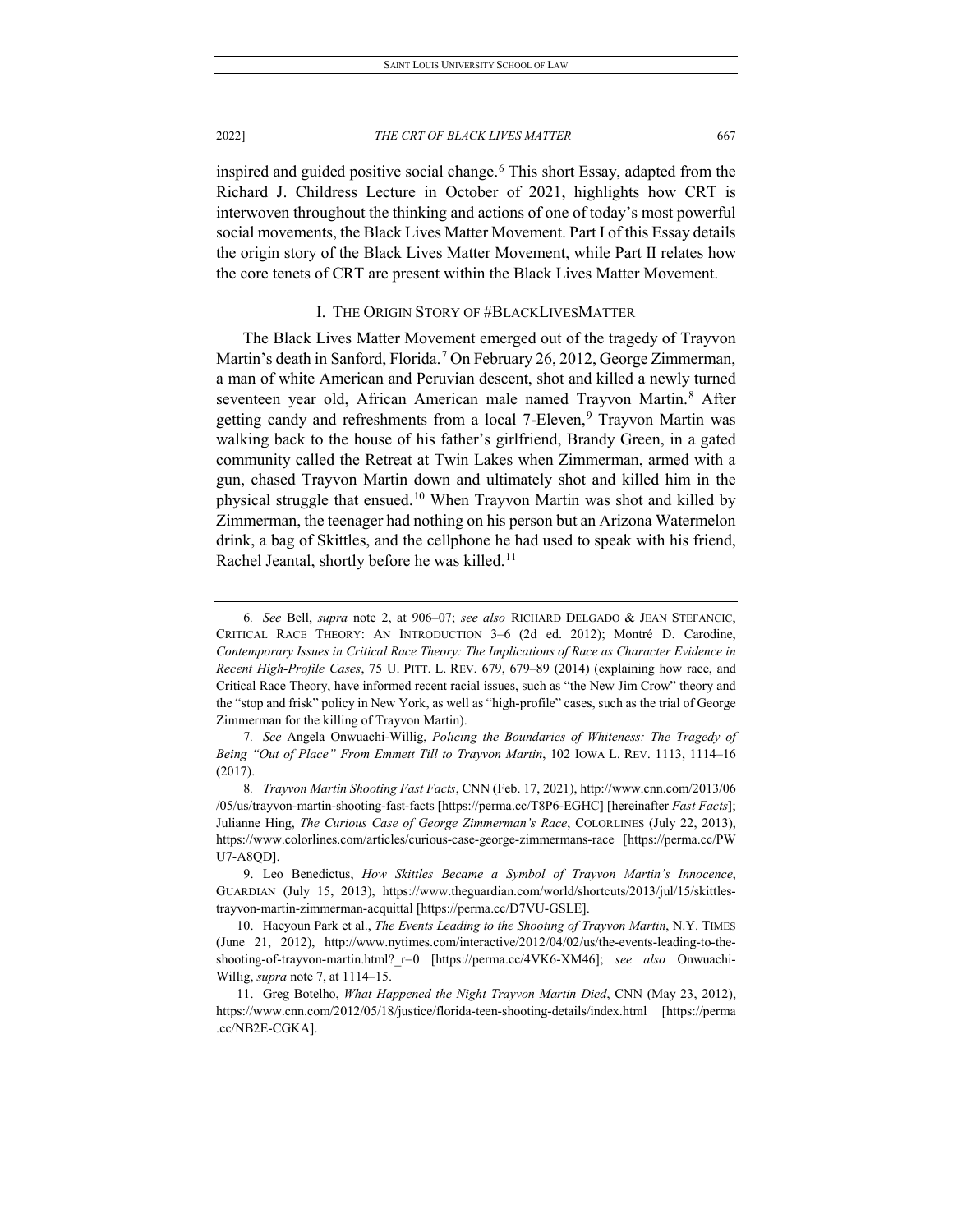Although Zimmerman shot and killed an unarmed teenager that night, the Sanford Police Department released Zimmerman on February 26, 2012, because Zimmerman asserted a claim of self-defense, and according to the Department, it found no evidence to contradict Zimmerman's self-defense claims that night.<sup>[12](#page-6-0)</sup> In fact, Zimmerman was not charged with any crime for Trayvon Martin's death until April 11, 2012, almost two months after the tragedy.<sup>[13](#page-6-1)</sup> That charge of second-degree murder by Prosecutor Angela Corey came only after weeks of a brilliant social media campaign ignited by Benjamin Crump, the attorney for Martin's mother, Sybrina Fulton, and his father, Tracy Martin.<sup>[14](#page-6-2)</sup> At trial, Sanford prosecutors would do such a poor job presenting their case against Zimmerman that Mark Geragos, a high-profile defense attorney, speculated that the prosecutor had purposely thrown the case.<sup>[15](#page-6-3)</sup> Ultimately, on July 13, 2013, an allfemale and nearly all-white jury acquitted Zimmerman of both second-degree murder and manslaughter for Trayvon Martin's death.<sup>[16](#page-6-4)</sup>

Saddened by this outcome and upset that Trayvon Martin had posthumously been put on trial, Alicia Garza drafted a letter on Facebook to explain why so many Blacks were upset by the Zimmerman acquittal and to proclaim "that black lives matter."[17](#page-6-5) After seeing Garza's post, an inspired Patrisse Cullors created the hashtag #BlackLivesMatter and soon began posting it on social media.<sup>[18](#page-6-6)</sup> Soon after leaving the movie theater where she had seen *Fruitvale Station*, a film

<span id="page-6-2"></span><span id="page-6-1"></span><span id="page-6-0"></span>14. Josh Levs, *Trayvon Martin Case Has a Tough, Controversial Prosecutor*, CNN (Apr. 11, 2012), https://www.cnn.com/2012/04/10/justice/florida-teen-shooting-prosecutor/index.html [https://perma.cc/59YL-HXGU]; Sarah J. Jackson et al., *Trayvon Martin and the Hashtag Campaign That Set the Stage for Black Lives Matter*, MIT PRESS READER (June 5, 2020), https://thereader.mitpress.mit.edu/trayvon-martin-hashtag-black-lives-matter-movement [https://perma.cc/422N-HKPA]; Bill Chappell, *George Zimmerman Sues Trayvon Martin's Family For More Than \$100 Million*, NPR (Dec. 4, 2019), https://www.npr.org/2019/12/04/784846004

/george-zimmerman-sues-trayvon-martins-family-for-more-than-100-million [https://perma.cc/7F 8U-4QT8].

<span id="page-6-3"></span>15. Frank Vyan Walton, *So Did the Zimmerman Prosecutors Throw The Case or Just Blow It?*, DAILY KOS (Aug. 8, 2013), http://www.dailykos.com/story/2013/8/8/1229666/-So-did-the-Zimmerman-Prosecutors-Throw-The-Case [https://perma.cc/4A95-84BF].

<span id="page-6-4"></span>16*. Fast Facts*, *supra* note [8;](#page-5-6) *see also* Cara Buckley, *6 Female Jurors Are Selected for Zimmerman Trial*, N.Y. TIMES (June 20, 2013), http://www.nytimes.com/2013/06/21/us/6-femalejurors-are-selected-for-zimmerman-trial.html [https://perma.cc/E6HZ-NEMK].

<span id="page-6-5"></span>17. Jessica Guynn, *Meet the Woman Who Coined #BlackLivesMatter*, USA TODAY (Mar. 4, 2015), http://www.usatoday.com/story/tech/2015/03/04/alicia-garza-black-lives-matter/24341593/ [https://perma.cc/BY22-8TK7]; *see generally Herstory*, BLACK LIVES MATTER, https://blacklives matter.com/herstory/ [https://perma.cc/BH68-HTCG] (last visited Mar. 28, 2022).

<span id="page-6-6"></span>18*. See* Jenn M. Jackson, *Black Lives Matter: Not a Moment, But a Movement*, BLACK PERSPECTIVES (Nov. 13, 2018), https://patrissecullors.com/black-lives-matter-at-five-activiststake-stock/ [https://perma.cc/KRE3-WFAE]; *see also Black Lives Matter at Five: Activists Take Stock*, PATRISSE CULLORS, http://patrissecullors.com/black-lives-matter/ [https://perma.cc/4W8T-XFC2] (last visited Mar. 23, 2022).

<sup>12</sup>*. Id.*

<sup>13</sup>*. Id.*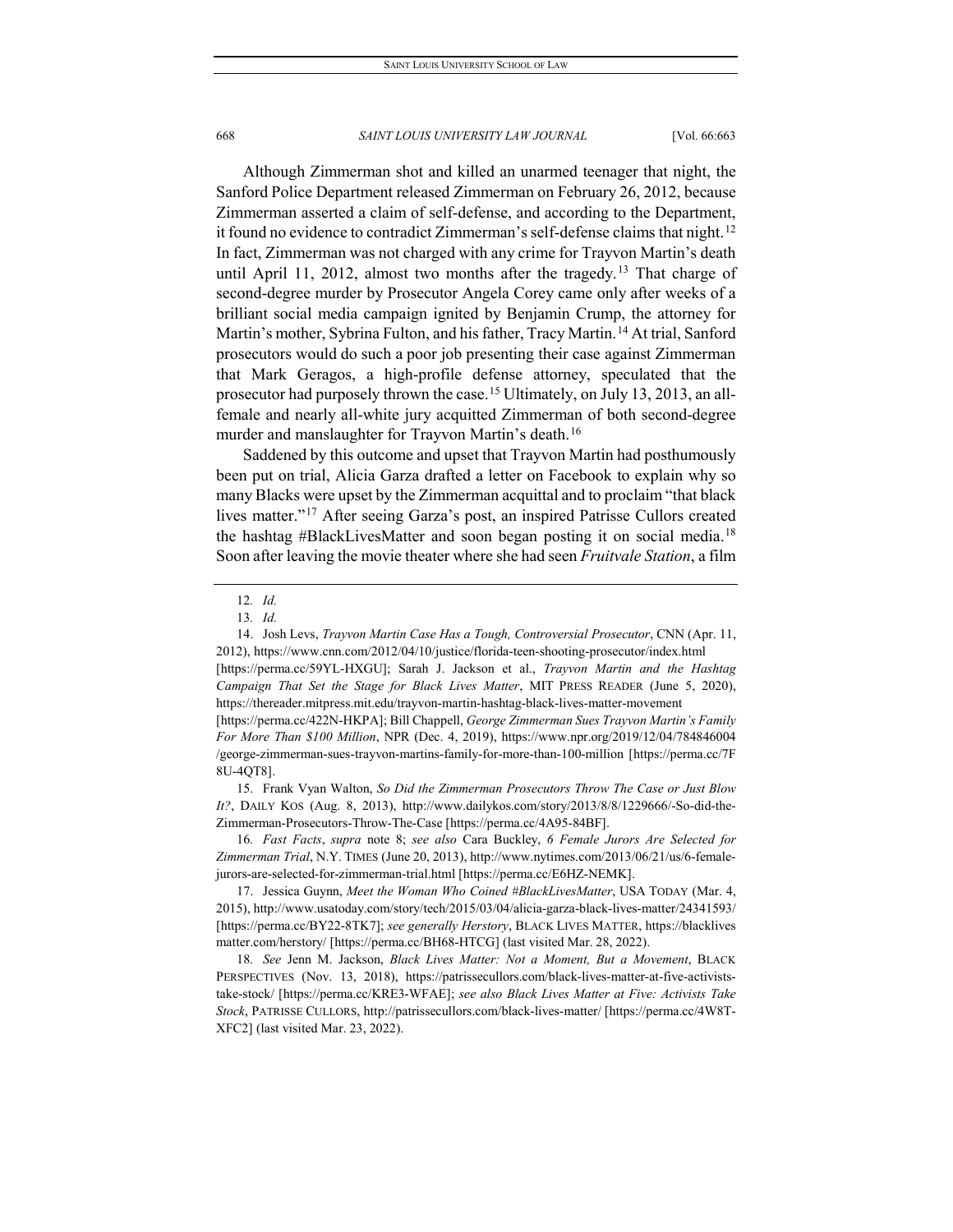concerning the shooting death of Oscar Grant by a Bay Area policeman at an Oakland BART station, Opal Tometi contacted both Garza and Cullors to discuss how the three women could create a platform that would communicate the message that Black lives matter.<sup>[19](#page-7-0)</sup> Explaining her thoughts and feelings in that moment, Tometi asserted:

I remember in that moment, just sitting with the fact that everybody knew what took place. And despite all the knowledge, despite the testimonies, despite all of that, Trayvon Martin was put on trial for his own death . . . I was struck with the fact that my younger brother—who was 14 at the time—could have been Trayvon. . . . [I thought] [w]e need to have other people interact with this message and also share the work that they're doing to ensure Black lives matter. $^{20}$  $^{20}$  $^{20}$ 

When Michael Brown was killed a little more than a year later on August 10, 2014, the Black Lives Matter Movement, founded by these three Black women, gained significant traction.<sup>[21](#page-7-2)</sup> According to Garza, Tometi, and Cullors, "Black Lives Matter is an ideological and political intervention in a world where Black lives are systematically and intentionally targeted for demise."[22](#page-7-3) They created the Movement specifically to highlight the ideas that Black people are routinely deprived of basic human rights and dignity, and that Black people far too frequently encounter deadly resistance to their mere existence.<sup>[23](#page-7-4)</sup> They also wanted to create a space for the celebration and humanization of Black lives.<sup>[24](#page-7-5)</sup>

## II. THE CRT OF BLACK LIVES MATTER

As both time and the Movement's written principles have revealed, the actions of Black Lives Matter are deeply rooted in many of the core tenets and principles of CRT.<sup>[25](#page-7-6)</sup> These principles include, among others, the notion that:

<span id="page-7-0"></span><sup>19</sup>*. See Biography*, AYO TOMETI, https://ayotometi.org/biography/ [https://perma.cc/2QTK-RQJF] (last visited Mar. 28, 2022).

<span id="page-7-4"></span><span id="page-7-3"></span><span id="page-7-2"></span><span id="page-7-1"></span><sup>20</sup>*. See* Julia Craven, *Black Lives Matter Co-Founder Reflects on The Origins of The Movement*, HUFFPOST (Sept. 30, 2015), https://www.huffpost.com/entry/black-lives-matter-opaltometi\_n\_560c1c59e4b0768127003227 [https://perma.cc/UNZ2-F2FM].

<sup>21</sup>*. Id.*

<sup>22</sup>*. See Herstory*, *supra* note 17.

<sup>23</sup>*. Id.*

<span id="page-7-5"></span><sup>24</sup>*. Id.*

<span id="page-7-6"></span><sup>25</sup>*. Id.*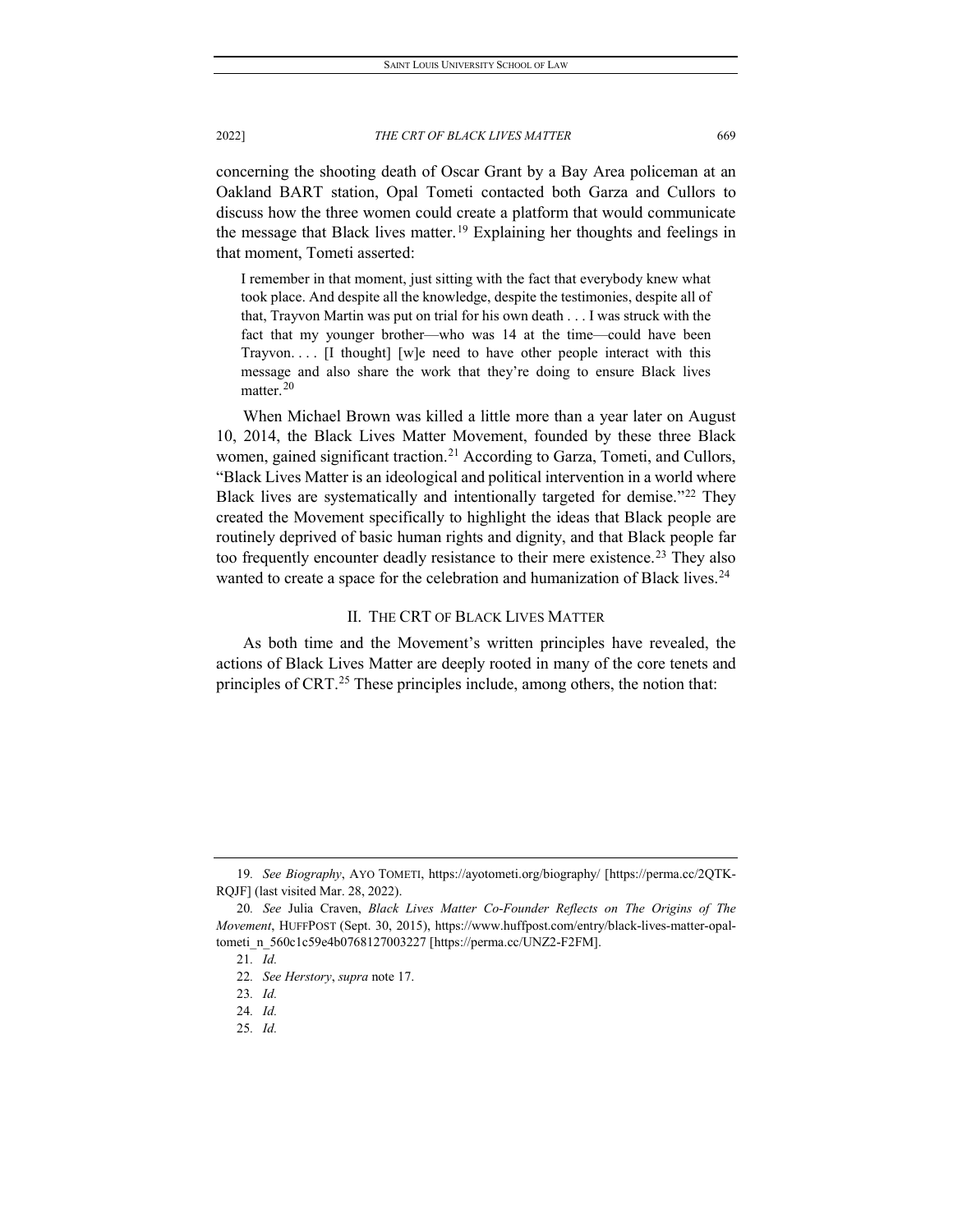- <span id="page-8-0"></span>1. Race is socially constructed.[26](#page-8-1)
- 2. Racism is not aberrational. Rather, racism is pervasive and omnipresent in this country.[27](#page-8-2)
- 3. Colorblindness is not a means for ending racial subordination because ignoring race does not allow for action that can correct for and eliminate past and current racial discrimination, inequities, and biases and because racism is systemic. Colorblindness ignores the fact that racism involves more than just stereotypes and individual prejudice. Destructive policies and institutional practices must be dismantled.[28](#page-8-3)
- 4. Groups are racialized differently. While the forms of racism that different groups encounter may be similar in some contexts, each racial group of color experiences unique forms of racial subordination and oppression.[29](#page-8-4)
- 5. Racial subordination serves both psychic and material purposes for white people.[30](#page-8-5)
- 6. People of color bring a unique voice to discussions and solutions concerning racism precisely because of their experience as racialized peoples, historically and currently.[31](#page-8-6)
- 7. Interest convergence is how change occurs. In the United States and elsewhere, gains for different groups of color tend to come only when their interests converge with those of the white decision-making elite.<sup>[32](#page-8-7)</sup>

<span id="page-8-1"></span><sup>26</sup>*. See* Ian F. Haney López, *The Social Construction of Race: Some Observations on Illusion, Fabrication, and Choic*e, 29 HARV. C.R.-C.L. L. REV. 1, 53–54 (1994) (explaining the failures of viewing race as biological or explained by physical attributes and shifting the understanding to a social creation of race); *see also* Angela Onwuachi-Willig, *Multiracialism and the Social Construction of Race: The Story of* Hudgins v. Wright, *in* RACE LAW STORIES (Rachel Moran & Devon Carbado eds., 2015).

<span id="page-8-2"></span><sup>27</sup>*. See* DELGADO & STEFANCIC, *supra* note 6, at 7; BENJAMIN B. RINGER & ELINOR R. LAWLESS, RACE-ETHNICITY & SOCIETY xiv–xv (1989).

<span id="page-8-3"></span><sup>28</sup>*. See* Erwin Chemerinsky, *Foreword*, *in* BENNETT CAPERS ET AL., CRITICAL RACE JUDGMENTS: REWRITTEN U.S. COURT OPINIONS ON RACE AND THE LAW 1 (Cambridge Univ. Press forthcoming 2022); MARI J. MATSUDA ET AL., WORDS THAT WOUND: CRITICAL RACE THEORY, ASSAULTIVE SPEECH, AND THE FIRST AMENDMENT 6 (1993).

<span id="page-8-4"></span><sup>29</sup>*. See* Haney Lopez, *supra* note [26,](#page-8-0) at 54–56 (explaining how racial groups are racialized, both similarly and uniquely). *See, e.g.*, Kevin R. Johnson, *Race Matters: Immigration Law and Policy Scholarship, Law in the Ivory Tower, and the Legal Indifference of the Race Critique*, 2000 U. ILL. L. REV. 525 (demonstrating the importance of the different racialization of different groups in immigration law).

<span id="page-8-5"></span><sup>30</sup>*. See* Cheryl Harris, *Whiteness as Property*, 106 HARV L.REV. 1709, 1715–16, 1721 (1993); Bell, *supra* note 2, at 901, 903.

<sup>31</sup>*. See* Bell, *supra* not[e 2,](#page-3-2) at 906–07.

<span id="page-8-7"></span><span id="page-8-6"></span><sup>32</sup>*. See* Derrick A. Bell, Jr., Brown v. Board of Education *and the Interest-Convergence Dilemma*, 93 HARV. L. REV. 518, 523 (1980).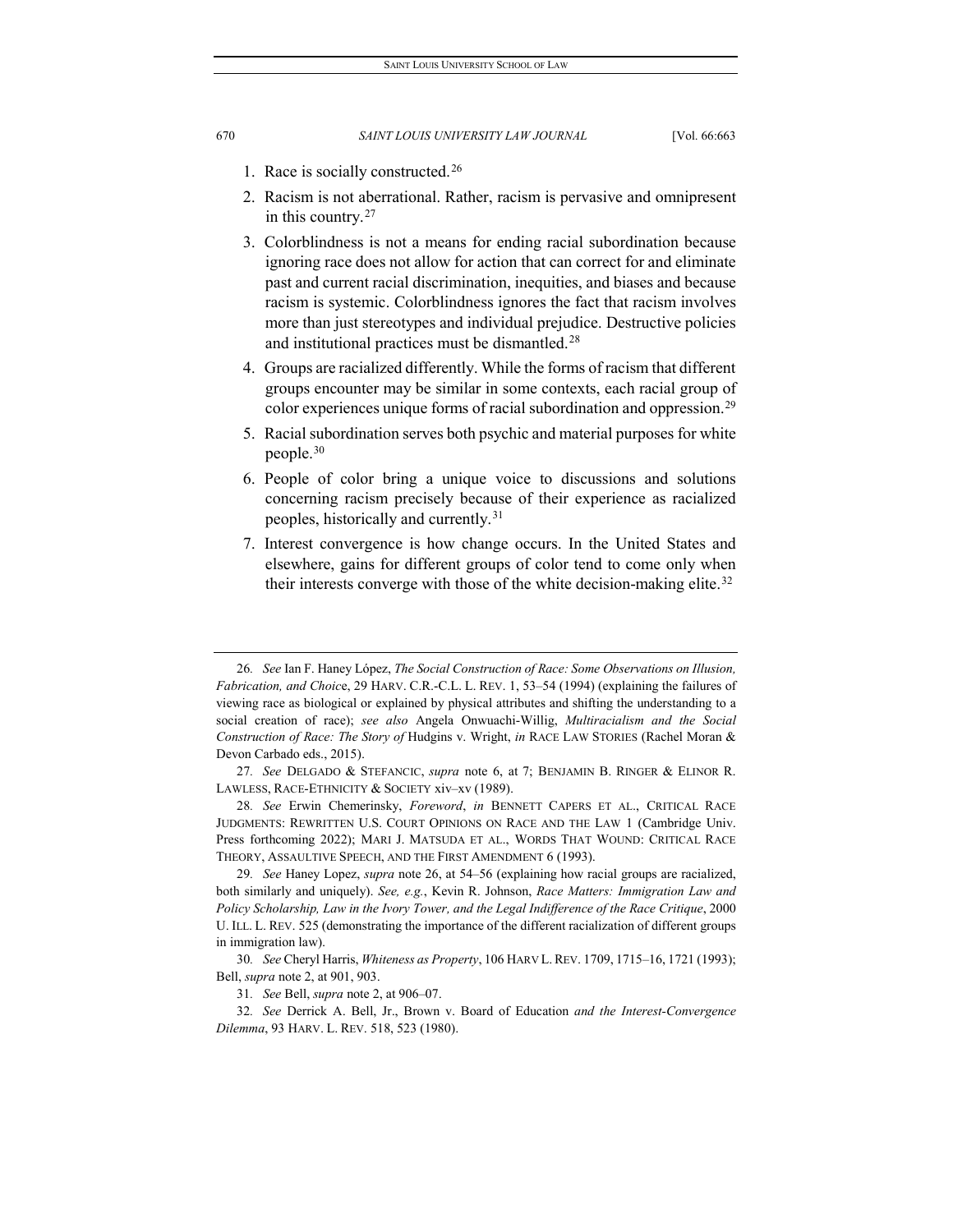- 8. Tools such as storytelling and narrative are effective means of reaching a wider audience in part because of their accessibility.<sup>[33](#page-9-0)</sup>
- 9. There is no essential identity for any group; people's identities cannot be separated; and people experience discrimination, subordination, and life in general based on the intersection of their identities.<sup>[34](#page-9-1)</sup>

At its core, Black Lives Matter centers on the notion that our understandings of race and raced people are socially constructed, different groups are racialized in different ways, stories matter, the voices of people of color matter, the understanding of intersectional identities matter, colorblind approaches are not an effective means for dismantling subordination, and relatedly, that constructing strategies based on converging interests is not the way to "get free," as Professor Paul Butler would say.<sup>[35](#page-9-2)</sup> For instance, rather than organizing under a race neutral moniker, or a moniker that referred to all people of color, the founders Alicia Garza, Opal Tometi, and Patrisse Cullors opted to embrace rhetoric that speaks to the disparate treatment felt specifically and uniquely by Blacks in the United States.<sup>[36](#page-9-3)</sup> In so doing, these three women highlighted the similar but unique history of genocide and oppression of Black people, including the unique existence and practice of slavery, which rested upon and conveyed a message of Blacks as subhuman, less valued, and unworthy of life—a message that, though repudiated in explicitly written laws in modern society, continues to carry great force today.<sup>[37](#page-9-4)</sup> The Movement communicates the reality that Black lives, in particular, are framed as dangerous and deviant in ways that can lead officers and civilians alike to quickly link Blackness to criminality, as well as to more quickly view an inanimate object in a Black person's hand as a gun or see

<span id="page-9-0"></span><sup>33</sup>*. See* Bell, *supra* note [2,](#page-3-2) at 899, 902–03; Richard Delgado*, Storytelling for Oppositionists and Others: A Plea for Narrative*, 87 MICH. L. REV. 2411, 2412–15 (1989).

<span id="page-9-1"></span><sup>34.</sup> *See generally* Angela P. Harris, *Race and Essentialism in Feminist Legal Theory*, 42 STAN. L. REV. 581 (1990); Kimberlé Crenshaw, *Demarginalizing the Intersection of Race and Sex: A Black Feminist Critique of Antidiscrimination Doctrine, Feminist Theory and Antiracist Politics*, 1989 U. CHI. LEGAL F. 139, 154–55, 166.

<span id="page-9-2"></span><sup>35</sup>*. See infra* notes 39–57 and accompanying text; PAUL BUTLER, LET'S GET FREE: A HIP-HOP THEORY OF JUSTICE (2009).

<span id="page-9-3"></span><sup>36.</sup> Elle Hunt, *Alicia Garza on the Beauty and the Burden of Black Lives Matter*, GUARDIAN (Sept. 2, 2016), https://www.theguardian.com/us-news/2016/sep/02/alicia-garza-on-the-beautyand-the-burden-of-black-lives-matter [https://perma.cc/5G3C-YUJZ].

<span id="page-9-4"></span><sup>37.</sup> Alicia Garza, *A Herstory of the #BlackLivesMatter Movement*, FEMINIST WIRE (Oct. 7, 2014), http://thefeministwire.com/2014/10/blacklivesmatter-2/ [https://perma.cc/8JHY-8THT]; *see also* Angela Onwuachi-Willig & Anthony Alfieri, *(Re)Framing Race in Civil Rights Lawyering*, 130 YALE L.J. 2052, 2068, 2069, 2071, 2077, 2093 (2021) (reviewing HENRY LOUIS GATES, JR., STONY THE ROAD: RECONSTRUCTION, WHITE SUPREMACY, AND THE RISE OF JIM CROW (2019)) (discussing how damaging racial tropes about Blacks have persisted and morphed over time).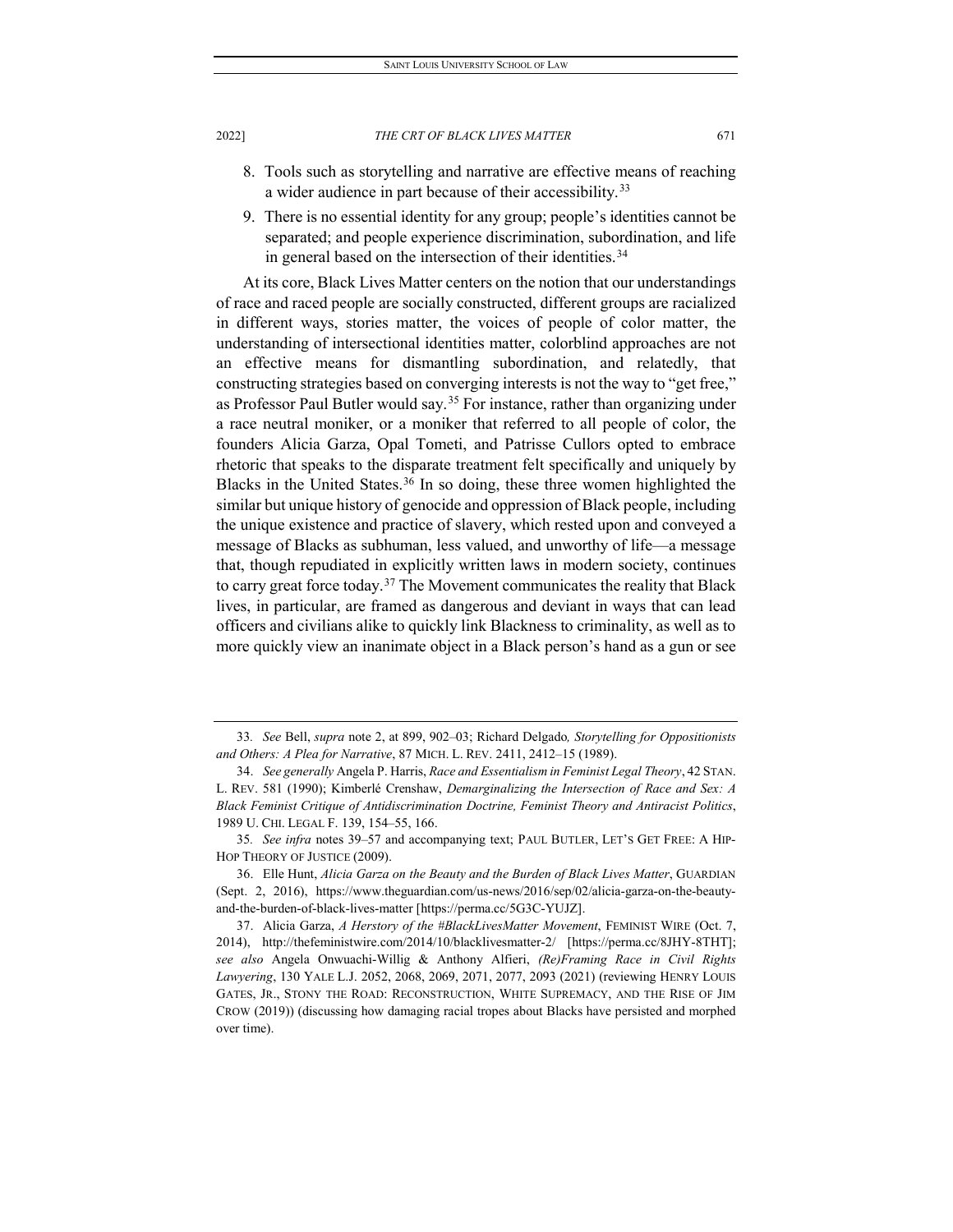a Black person's actions as hostile and thus deserving of excessive force, such as shooting and killing.  $38$ 

The Black Lives Matter Movement's endorsement of an anti-colorblind approach is most evident in its responses to resisters who insist on asserting that "all lives matter."[39](#page-10-1) As Garza explained, when Black Lives Matter gained more traction, it "began to come across varied adaptations of our work—all lives matter, brown lives matter, migrant lives matter, women's lives matter, and on and on."[40](#page-10-2) Through protests and other events, Black Lives Matter supporters have educated the public about the damaging effects of pretending that all individuals, regardless of race, face the same hostilities.<sup>[41](#page-10-3)</sup> As Garza once explained:

We perpetuate a level of White supremacist domination by reproducing a tired trope that we are all the same, rather than acknowledging that non-Black [people] . . . BENEFIT from anti-Black racism. When you drop "Black" from the equation of whose lives matter, and then fail to acknowledge it came from

<span id="page-10-0"></span><sup>38</sup>*. See* L. Song Richardson, *Arrest Efficiency and the Fourth Amendment*, 95 MINN. L. REV. 2035, 2037–39, 2084–89 (2011) (explaining how implicit racial bias leads to disproportionate stops, searches, arrests, and killings of Black people); Samuel R. Sommers, *The Gates Case and Racial Profiling: Race Influences Perception*, N.Y. TIMES (July 23, 2009), https://roomfordebate .blogs.nytimes.com/2009/07/22/the-gates-case-and-racial-profiling/ [https://perma.cc/6XQ7-B8 HS] ("In psychological research, participants exposed to subliminal photos of black men are quicker to identify ambiguous images as weapons. Respondents in police simulation studies including actual officers—are more likely to mistake innocuous items for guns when held by a black man. These are basic human tendencies to which many of us fall victim, yet they aren't inevitable with proper vigilance or training."); Jennifer L. Eberhardt et al., *Seeing Black: Race, Crime, and Visual Processing*, 87 J. PERSONALITY & SOC. PSYCH. 876, 876 (2004) (noting that that "[t]he mere presence of a Black man . . . can trigger thoughts that he is violent and criminal"); *see generally* Joshua Correll et al., *Across the Thin Blue Line: Police Officers and Racial Bias in the Decision to Shoot*, 92 J. PERSONALITY & SOC. PSYCH. 1006 (2007) (revealing results that showed that police were more trigger happy when the targets were Black than when they were white); B. Keith Payne, *Weapon Bias: Split-Second Decisions and Unintended Stereotyping*, 15 CURRENT DIRECTIONS IN PSYCH. SCI. 287 (2006) (researching split-second decisions about whose holding weapons). *Cf.* IAN AYRES & JONATHAN BOROWSKY, A STUDY OF RACIALLY DISPARATE OUTCOMES IN THE LOS ANGELES POLICE DEPARTMENT 8 (2008) (prepared for ACLU of So. Cal.), https://www.aclusocal.org/sites/default/files/wp-content/uploads/2015/09/99227648-Racial-Profiling-the-LAPD.pdf [https://perma.cc/UEL9-CRUL] (showing the danger of employing stereotypes in police work by revealing findings that, in Los Angeles, frisked Blacks are forty-two percent less likely than frisked whites to be found with weapons, twenty-five percent less likely to be found with drugs, and thirty-three percent less likely to be found with other contraband).

<sup>39.</sup> Garza, *supra* note 37.

<sup>40</sup>*. Id.*

<span id="page-10-3"></span><span id="page-10-2"></span><span id="page-10-1"></span><sup>41.</sup> Shannon Luibrand, *How a Death in Ferguson Sparked a Movement in America*, CBS NEWS (Aug. 7, 2015), http://www.cbsnews.com/news/how-the-black-lives-matter-movementchanged-america-one-year-later/ [https://perma.cc/AH8J-9WCE].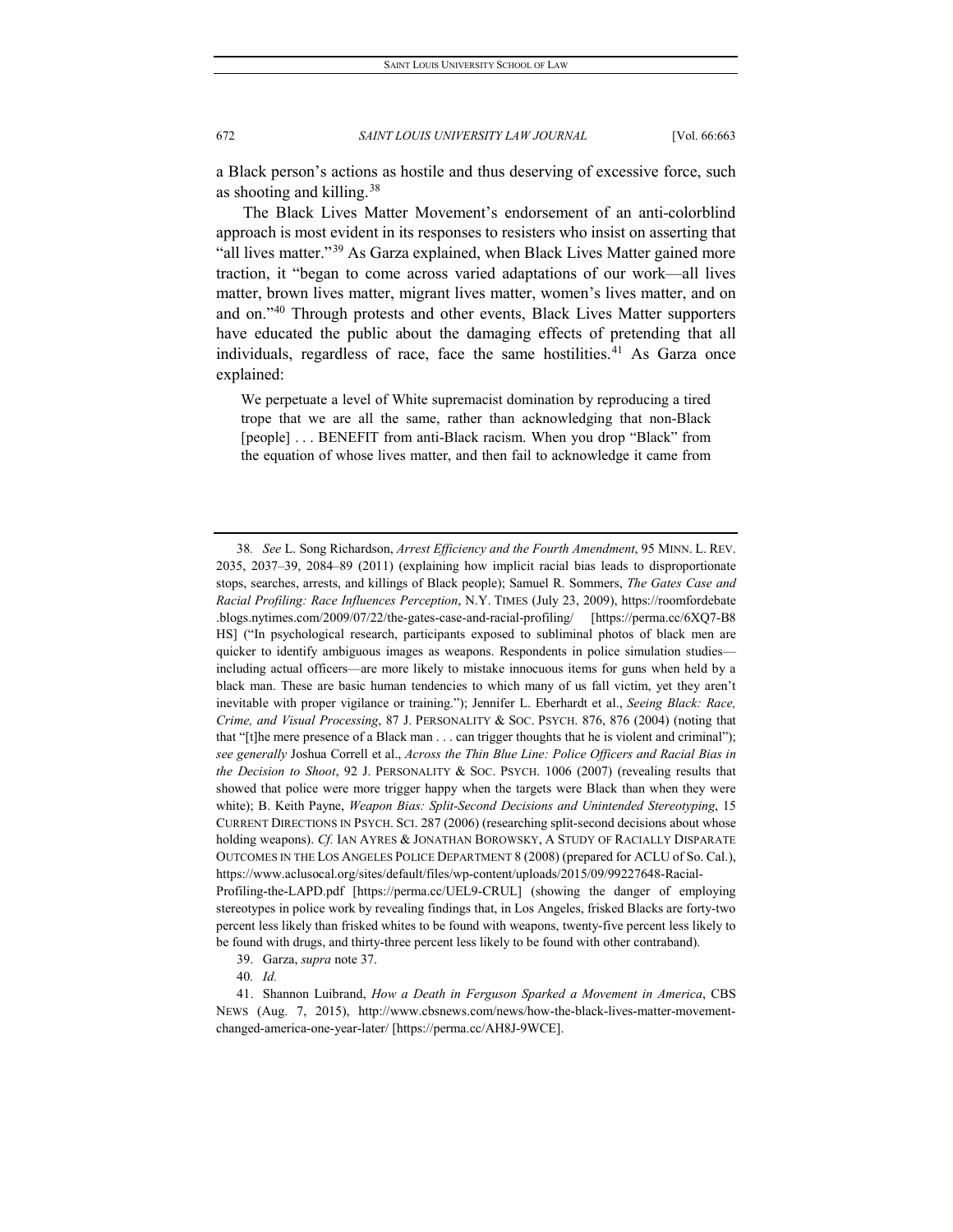somewhere, you further a legacy of erasing Black lives and Black contributions from our movement legacy. $42$ 

At the same time, Garza, Cullors, and Tometi have made clear that the statement that "Black Lives Matter" does not mean that Black lives are more important than other lives or that other groups do not face criminalization or oppression; instead, it just means that there must be a focus on the particularized means of state violence against Black people.<sup>[43](#page-11-1)</sup> Indeed, Garza, Cullors, and Tometi note: "We remain in active solidarity with all oppressed people who are fighting for their liberation and we know that our destinies are intertwined."[44](#page-11-2) Furthermore, Black Lives Matter's insistence that voices of color not be silenced, subdued, or hidden by the voices of allies rests upon the notion of a unique voice of color—in this case, the unique voice of Blacks. The Movement welcomes allies of all races but expresses the need for those allies to investigate and examine how anti-Black racism is perpetuated, furthered, and emboldened within their individual communities.<sup>[45](#page-11-3)</sup>

Additionally, Black Lives Matter represents a very interesting example of interest convergence in social activism. Rhetorically, Black Lives Matter refutes interest convergence as a means of achieving progress. In fact, as noted before, Black Lives Matter calls upon members of the dominant group to enhance the lives of Black people for no other reason than because Black people matter, too.[46](#page-11-4) There is no focus on reframing the argument that Black lives matter in a way that would appeal best to whites. On its face, Black Lives Matter does not appeal to the interests of the majority; however, the Movement, certainly aware of the power of interest convergence, has articulated how ensuring that Black lives are equally valued can be a benefit to *all* people, not just Black people. One of the mantras of the Black Lives Matter Movement is "when Black people are free, everybody gets free." The argument is:

Black Lives Matter doesn't mean your life isn't important—it means that Black lives, which are seen as without value within White supremacy, are important to your liberation. Given the disproportionate impact state violence has on Black lives, we understand that when Black people in this country get free, the benefits will be wide-reaching and transformative for society as a whole. When we are able to end hyper-criminalization and sexualization of Black people and end the poverty, control, and surveillance of Black people, every single person in this world has a better shot at getting and staying free.<sup>[47](#page-11-5)</sup>

<span id="page-11-5"></span><span id="page-11-4"></span><span id="page-11-3"></span><span id="page-11-2"></span><span id="page-11-1"></span><span id="page-11-0"></span>47. David Smith, *The Backlash Against Black Lives Matter Is Just More Evidence of Injustice*, CONVERSATION (Oct. 31, 2017, 7:36 PM EDT), https://theconversation.com/the-backlash-againstblack-lives-matter-is-just-more-evidence-of-injustice-85587 [https://perma.cc/2VAR-JVT4].

<sup>42.</sup> Garza, *supra* note 37.

<sup>43</sup>*. Id.*

<sup>44</sup>*. Id.*

<sup>45</sup>*. Id.*

<sup>46</sup>*. See infra* notes 52–55 and accompanying text.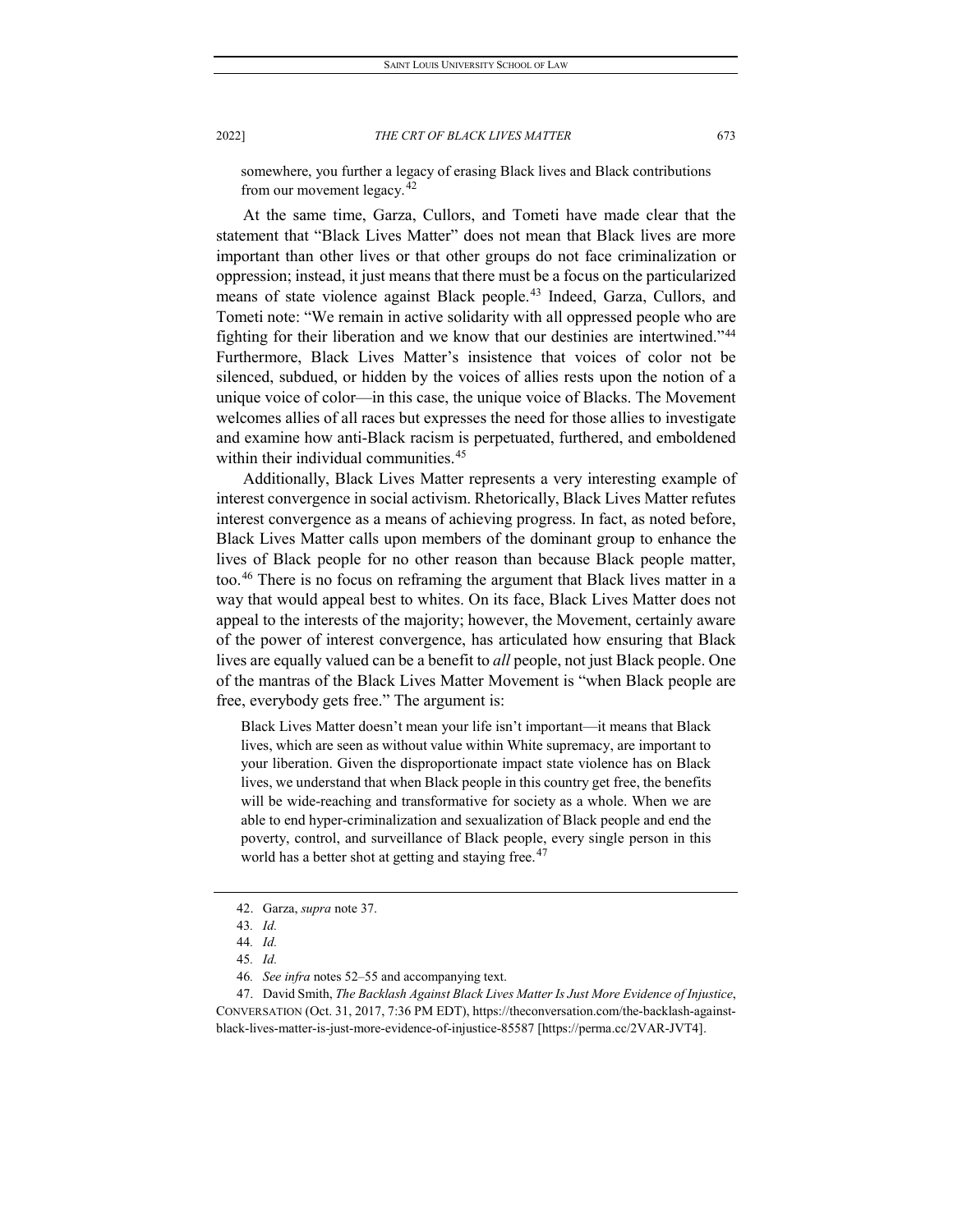In sum, even though Black Lives Matter has rejected interest convergence as a means of accomplishing their legislative and political agenda by refusing to reframe its arguments in ways that could diminish the focus on Black lives, it has also embraced interest convergence—the notion that gains for people of color occur only when interests converge with those of the white decisionmaking elite—as a means of conveying how equality for Black people can mean equality for all.<sup>[48](#page-12-0)</sup>

Furthermore, Black Lives Matter incorporates the core principle of storytelling and narrative in CRT. Undertakings like Black Lives Matter's project, "I Imagine . . .," have incorporated the strengths of storytelling that Critical Race Theorists have been touting since its beginning.[49](#page-12-1) The "I Imagine" project asks people to submit audio responses of their "visions" of what life would look like in a world where Black lives mattered.<sup>[50](#page-12-2)</sup> By relying upon personal narratives and audio clips of real people, Black Lives Matter has engaged in the task of rewriting stock narratives of the Black experience. In fact, the Movement offers counter-stories that dispute stereotypes through personal storytelling. These counter-narratives are critical because they are one of the main ways that implicit and explicit biases can be reduced and that decision-makers may be convinced to break down oppressive structures.<sup>[51](#page-12-3)</sup> Indeed, Black Lives Matter has acknowledged that art and imagery are critical to shaping a new vision for the world because they have "the power to change how we perceive ourselves, how we think about belonging and representation, and how we imagine the future."<sup>[52](#page-12-4)</sup> Thus, Black Lives Matter understands the importance of using imagery and storytelling to help recast the Black narrative in order to help push its legislative and cultural goals further.

In fact, such retellings have become a staple of Black Twitter, which arguably is an extension of the Black Lives Matter Movement.<sup>[53](#page-12-5)</sup> Over and over,

<sup>48</sup>*. See id.*

<span id="page-12-1"></span><span id="page-12-0"></span><sup>49</sup>*. See* Tasbeeh Herwees, *Black Lives Matter is Collecting Audio Recordings for a Public Story Bank*, GOOD INC. (Apr. 29, 2015), https://www.good.is/articles/black-lives-matter-publicstory-bank [https://perma.cc/2J69-95ZT]; *Project Launch May 1st, 2015*, BLACK LIVES MATTER (Apr. 30, 2015), https://web.archive.org/web/20150430215250/http://blacklivesmatter.com/i-imag ine-visions/black-lives-matter/ [https://perma.cc/CBG7-J5PH]*.*

<sup>50</sup>*. Id.*

<sup>51.</sup> Delgado, *supra* note 33, at 2429–34.

<span id="page-12-4"></span><span id="page-12-3"></span><span id="page-12-2"></span><sup>52</sup>*. Art, Imagination, and the Quest for Racial Justice*, FACING HIST. & OURSELVES (Jan. 29, 2021), https://www.facinghistory.org/educator-resources/current-events/art-imagination-quest-ra cial-justice [https://perma.cc/G4YL-287N].

<span id="page-12-5"></span><sup>53</sup>*. See generally* Soraya Nadia McDonald, *Black Twitter: A Virtual Community Ready to Hashtag Out a Response to Cultural Issues*, WASH. POST (Jan. 20, 2014), https://www.washington post.com/lifestyle/style/black-twitter-a-virtual-community-ready-to-hashtag-out-a-response-to-cul tural-issues/2014/01/20/41ddacf6-7ec5-11e3-9556-4a4bf7bcbd84\_story.html [https://perma.cc/F 3PM-JXCS]; Black Lives Matter (@Blklivesmatter), TWITTER (July 13, 2016, 11:05 AM),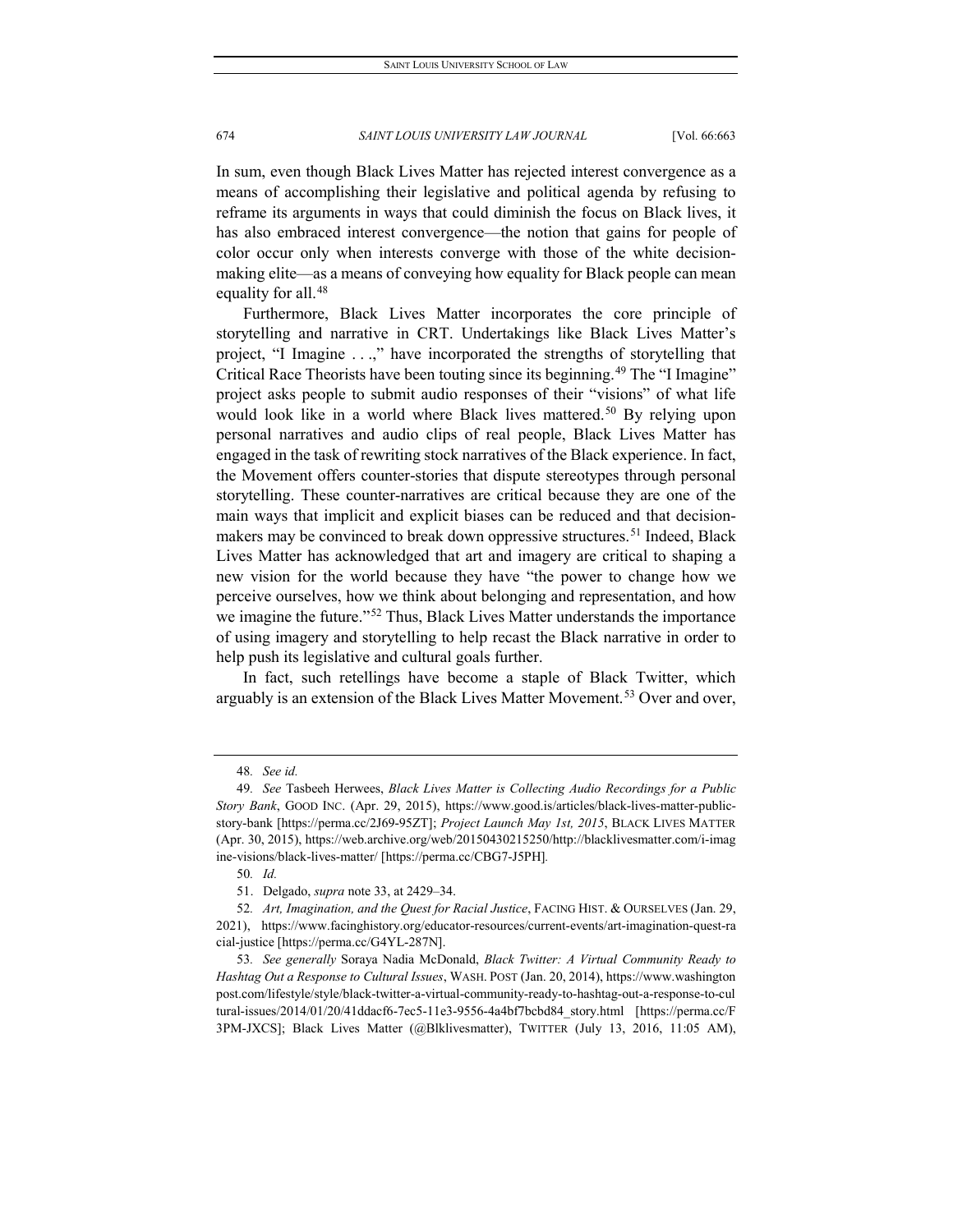Black Twitter has highlighted the privilege rooted in the different treatments of Black and white victims. Consider the example of the Twitter campaign, #IfTheyGunnedMeDown. This campaign offered a sharp and persuasive critique of the ways in which Black victims get demonized in the media through chosen representations of their character.<sup>[54](#page-13-0)</sup> In this critique, Black tweeters posted two contrasting pictures of themselves, suggesting with their posting that the more "sympathetic" photograph (often from a graduation, military ceremony, or church scene) would be the photograph that the media would choose to ignore in order to publish a more racially stereotypical or negative image—an image that provided only one limited snapshot of their lives.<sup>[55](#page-13-1)</sup>

Last, but not least, we see Critical Race Theory in action in the Black Lives Matter Movement's stance against essentialism and endorsement of an intersectional approach to social justice.<sup>[56](#page-13-2)</sup> Black Lives Matter rejects the notion that there is one unitary Black identity. It openly and directly challenges the ways in which past Black social movements have treated the Black, heterosexual, cis, male, Christian, able-bodied identity as representative of all Black experience. Black Lives Matter rejects the idea that an individual's identity can be divided into parts and discusses the importance of understanding how Black people experience life at the intersection of identity categories. Founded by three Black women, Garza, Cullors, and Tometi, with Garza and Cullors identifying as queer, the Black Lives Matter Movement works to affirm all Black lives, regardless of gender identity, sexual orientation, immigrant status, sex, color, religion, and more. The Movement's Guideline Principles also include prioritizing intergenerational approaches to organization and alternative family structures. There, the founders have proclaimed:

Black Lives Matter is . . . working to rebuild the Black liberation movement and affirm the lives of all Black people—specifically, Black women, queer and trans people, people who are differently abled, and those who are undocumented and formerly incarcerated. We focus on those marginalized within Black liberation movements, imposing a call to action and response to state-sanctioned violence

https://twitter.com/blklivesmatter/status/753259150939820032?lang=en [https://perma.cc/VHR4- HXTN].

<span id="page-13-0"></span><sup>54</sup>*. See* Lauren C. Williams, *How the Outrage Over the Michael Brown Shooting Is Going Viral*, THINKPROGRESS (Aug. 13, 2014), http://thinkprogress.org/justice/2014/08/13/3470555 /social-media-ferguson-response/ [https://perma.cc/ZAY2-P4XC]; *see also* Tanzina Vega, *Shooting Spurs Hashtag Effort on Stereotypes*, N.Y. TIMES (Aug. 12, 2014), http://www.nytimes .com/2014/08/13/us/if-they-gunned-me-down-protest-on-twitter.html?\_r=0 [https://perma.cc/RP5 T-6JRY].

<sup>55.</sup> Williams, *supra* note 54.

<span id="page-13-2"></span><span id="page-13-1"></span><sup>56</sup>*. See* Salzman, *supra* not[e 5.](#page-4-3)